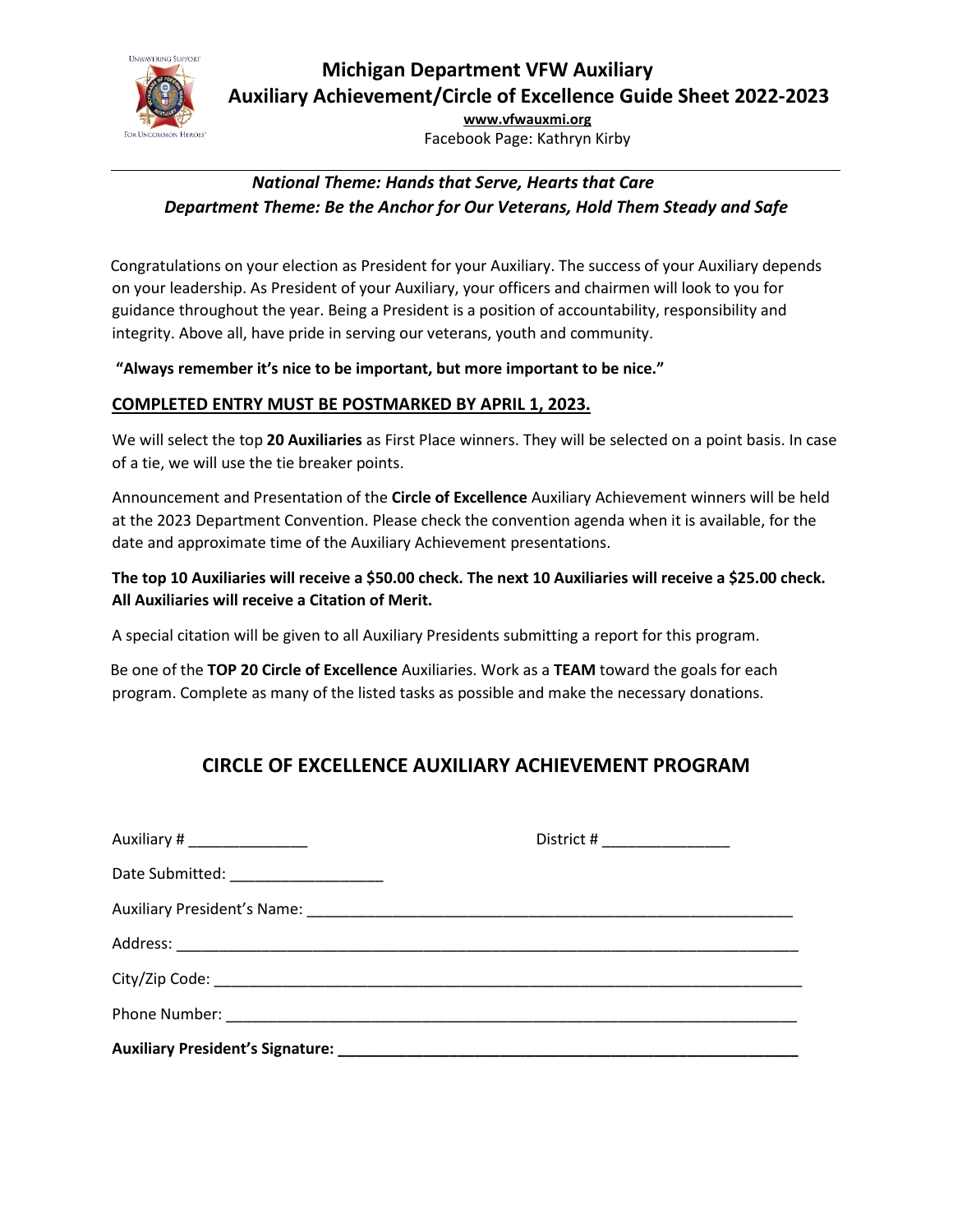## **TO BE NAMED WINNER OF AUXILIARY ACHIEVEMENT**

## **YOU MUST MEET THE FOLLOWING CRITERIA:**

- **1.** Auxiliary MUST be represented at each of your own District Meetings.
- **2.** Membership MUST be 95% by December 1, 2022.
- **3.** All monies owed to Department MUST be paid in full by March 31, 2023.
- **4.** ALL audits must be received at the Department Office ON TIME.
- **5.** Report at least one (1) time between May 1, 2022 and April 1, 2023 in each chairmanship (including Chief of Staff).
- **6.** Report of Installation must be received by Department and District by July 15, 2022.
- **7.** IRS form 990 report must be completed by November 15, 2022 and copy mailed to Department Treasurer.
- **8.** President and Treasurer **MUST** be bonded by August 31, 2022.
- **9.** This Questionnaire **MUST BE COMPLETED AND INCLUDED IN THIS REPORT**.

| <b>SECTION ONE: PRESIDENT'S LEADERSHIP</b>                                                                                                                                                                                                                                                                                                     | <b>POINTS</b> | <b>EARNED</b> |
|------------------------------------------------------------------------------------------------------------------------------------------------------------------------------------------------------------------------------------------------------------------------------------------------------------------------------------------------|---------------|---------------|
| President held a planning meeting                                                                                                                                                                                                                                                                                                              | 5             |               |
| Within 30 days of taking office, President provided financial                                                                                                                                                                                                                                                                                  |               |               |
| information and membership report to the Post Commander, as                                                                                                                                                                                                                                                                                    |               |               |
| required by Section 810 of the National Bylaws                                                                                                                                                                                                                                                                                                 | 3             |               |
| Report of Installation entered online and/or sent to Department                                                                                                                                                                                                                                                                                |               |               |
| Secretary by July 15, 2022. Copy sent to Department and District                                                                                                                                                                                                                                                                               | 10            |               |
| List of Chairmen sent to Department and District Secretary by July 15,                                                                                                                                                                                                                                                                         | 5             |               |
| 2022.                                                                                                                                                                                                                                                                                                                                          |               |               |
| Offices of President and Treasurer bonded for double the Auxiliary                                                                                                                                                                                                                                                                             |               |               |
| funds and property by August 31, 2022 – proof shown at District                                                                                                                                                                                                                                                                                | 10            |               |
| <b>Official Visit</b>                                                                                                                                                                                                                                                                                                                          |               |               |
| 2021 IRS 990 filed by November 15, 2022 with copy sent to                                                                                                                                                                                                                                                                                      |               |               |
| Department and proof shown at District Official Visit                                                                                                                                                                                                                                                                                          | 3             |               |
| President presided over 10 business meetings - 1 point per meeting                                                                                                                                                                                                                                                                             | 10 max        |               |
| President registered and attended ALL their own District meetings                                                                                                                                                                                                                                                                              | 15            |               |
| President, Sr. Vice, or Jr. Vice registered, signed in and attended the                                                                                                                                                                                                                                                                        |               |               |
| School of Instruction at Fall Conference                                                                                                                                                                                                                                                                                                       | 10            |               |
| President, Sr. Vice or Jr. Vice registered, signed in and attended the                                                                                                                                                                                                                                                                         |               |               |
| Mid-Winter Conference (Jan 2023)                                                                                                                                                                                                                                                                                                               | 10            |               |
| President signed up at least 1 new/rejoined member. Must have your                                                                                                                                                                                                                                                                             |               |               |
| Member ID# on the application to achieve the point                                                                                                                                                                                                                                                                                             | $\mathbf{2}$  |               |
| $\mathbf{A}$ , $\mathbf{A}$ , $\mathbf{A}$ , $\mathbf{A}$ , $\mathbf{A}$ , $\mathbf{A}$ , $\mathbf{A}$ , $\mathbf{A}$ , $\mathbf{A}$ , $\mathbf{A}$ , $\mathbf{A}$ , $\mathbf{A}$ , $\mathbf{A}$ , $\mathbf{A}$ , $\mathbf{A}$ , $\mathbf{A}$ , $\mathbf{A}$ , $\mathbf{A}$ , $\mathbf{A}$ , $\mathbf{A}$ , $\mathbf{A}$ , $\mathbf{A}$ ,<br>. |               |               |

Maximum Points Section One = 83 Total earned \_\_\_\_\_\_\_

| <b>SECTION TWO: AUXILIARY PARTICIPATION</b>                         | <b>Points</b> | Earned |
|---------------------------------------------------------------------|---------------|--------|
| Auxiliary officers' dues must be paid by December 15, 2022          | 10            |        |
| Achieved 100% PLUS 1 in membership by March 31, 2023                | 10            |        |
| Auxiliary actively participated and reported in Department Programs | 10            |        |
| (Must report every quarter)                                         |               |        |
| Auxiliary MUST complete at least one project, activity or donation  | 10            |        |
| that benefits veterans by March 31, 2023                            |               |        |